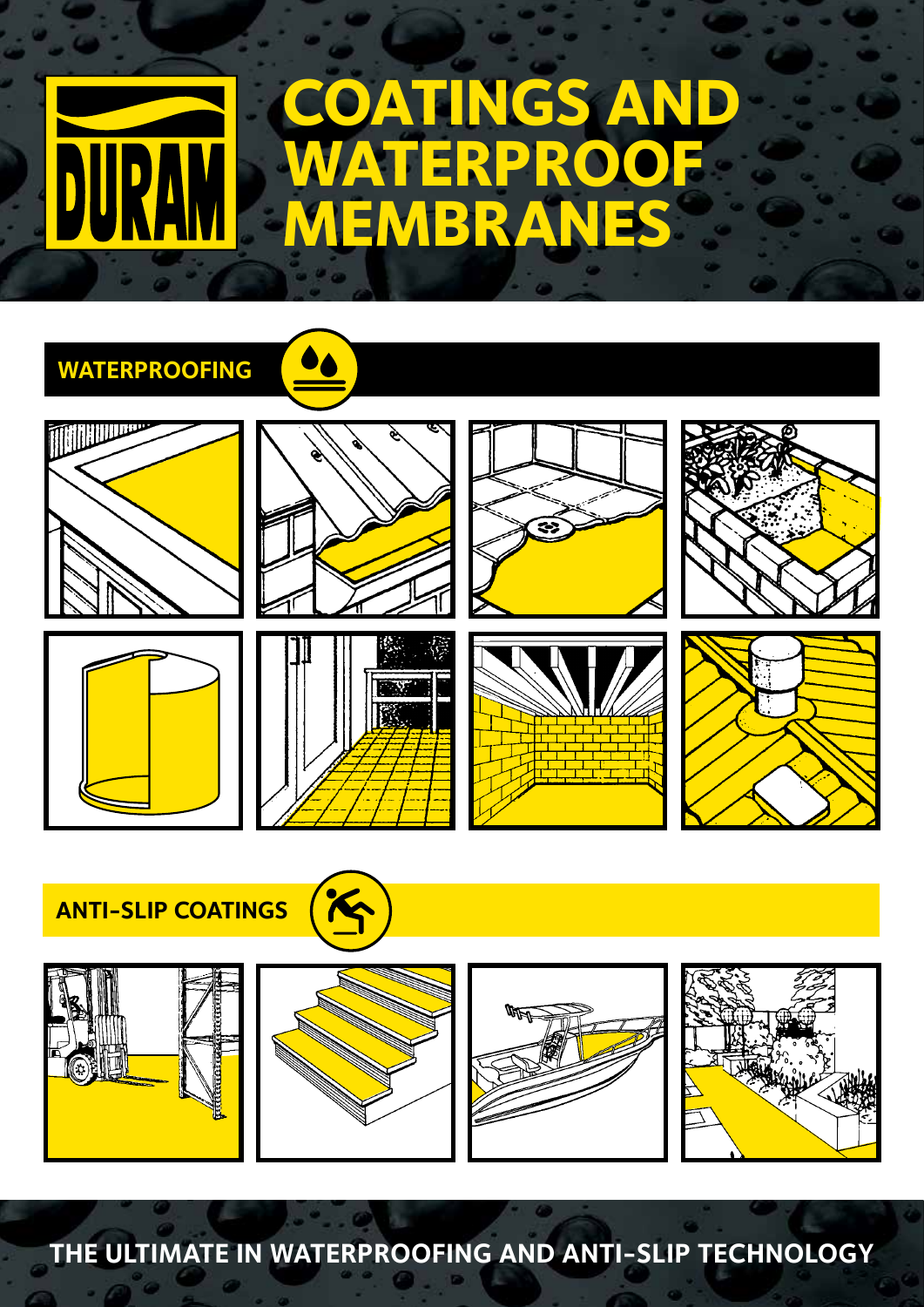# **AZCOFLEX TR**

Trafficable acrylic waterproofing membrane

#### **4 Litre / 15 Litre**



Azcoflex TR is a trafficable, high build, water based acrylic waterproofing membrane primarily designed for use in areas of infrequent to moderate foot traffic.

Azcoflex TR is UV resistant, tough and durable but still flexible. When cured it gives a seamless waterproofing membrane with excellent water ponding resistance, low dirt pick-up and good thermal shock stability.

Although the tough polymer system provides an excellent trafficable waterproof membrane, it can also be used on walls. It is a complete protective waterproof barrier for severe weather conditions, wind driven rain, salt spray and UV exposure.



**USES: Roofs, decks, terraces podiums, balconies, walls, parapets and facades**

# **AZCOTHANE REO**

Polyurethane fortified micro fibre reinforced water based waterproofing membrane

#### **4 Litre / 15 Litre**



Azcothane Reo is a water-based, flexible, high performance, polyurethane fortified acrylic emulsion waterproofing membrane incorporating micro-fibres and formulated for use in demanding exposed, under tile, underground and immersed waterproofing applications.

The incorporation of reinforcing micro-fibres creates an internal reinforcing lattice thereby eliminating the need for external reinforcing. Azcothane's Reo formulation complies with AS4858:2004 and is generally applied in accordance with AS3740:2004.

It is liquid applied and cures to form a durable, flexible, strong, UV resistant, odourless, seamless, and impervious waterproofing membrane. It does not re-emulsify after it has fully cured making it ideal for long-term waterproofing. It will not stain grout or tiles.

#### **USES:**

**Exposed concrete and metal roofs Wet areas within buildings (shower recesses, bathrooms and laundries) Ponds & water features Concrete and timber decks Terraces and balconies (under tiles) Concrete slabs Retaining walls Planter boxes Water retaining structures**



#### **4 Litre / 15 Litre**



Azcoseal is a premium clear acrylic in a solvent solution.

Azcoseal is formulated to provide a versatile sealer capable of deep penetration into a wide range of substrate and cures to form a clean, hard and resilient coating in a satin finish.

Azcoseal is an effective and long lasting sealer against water penetration, wind driven rain and salt spray.

Azcoseal is also designed as a penetrative primer for subsequent water based waterproofing membranes and high build paints and coatings and is particularly useful in high density and low-porosity surfaces such as tilt-up slabs.

Applied to pavers, brick,sandstone and masonry surfaces, Azcoseal gives an appealling 'wet-look' finish.





#### **USES:**

**Sealing and weatherproofing porous substrates Providing a penetrative primer for water based waterproofing membranes Encapsulating and sealing friable substrates such as asbestos sheeting Providing an attractive 'wet-look' sealer over pavers,brick,sandstone and masonry surfaces**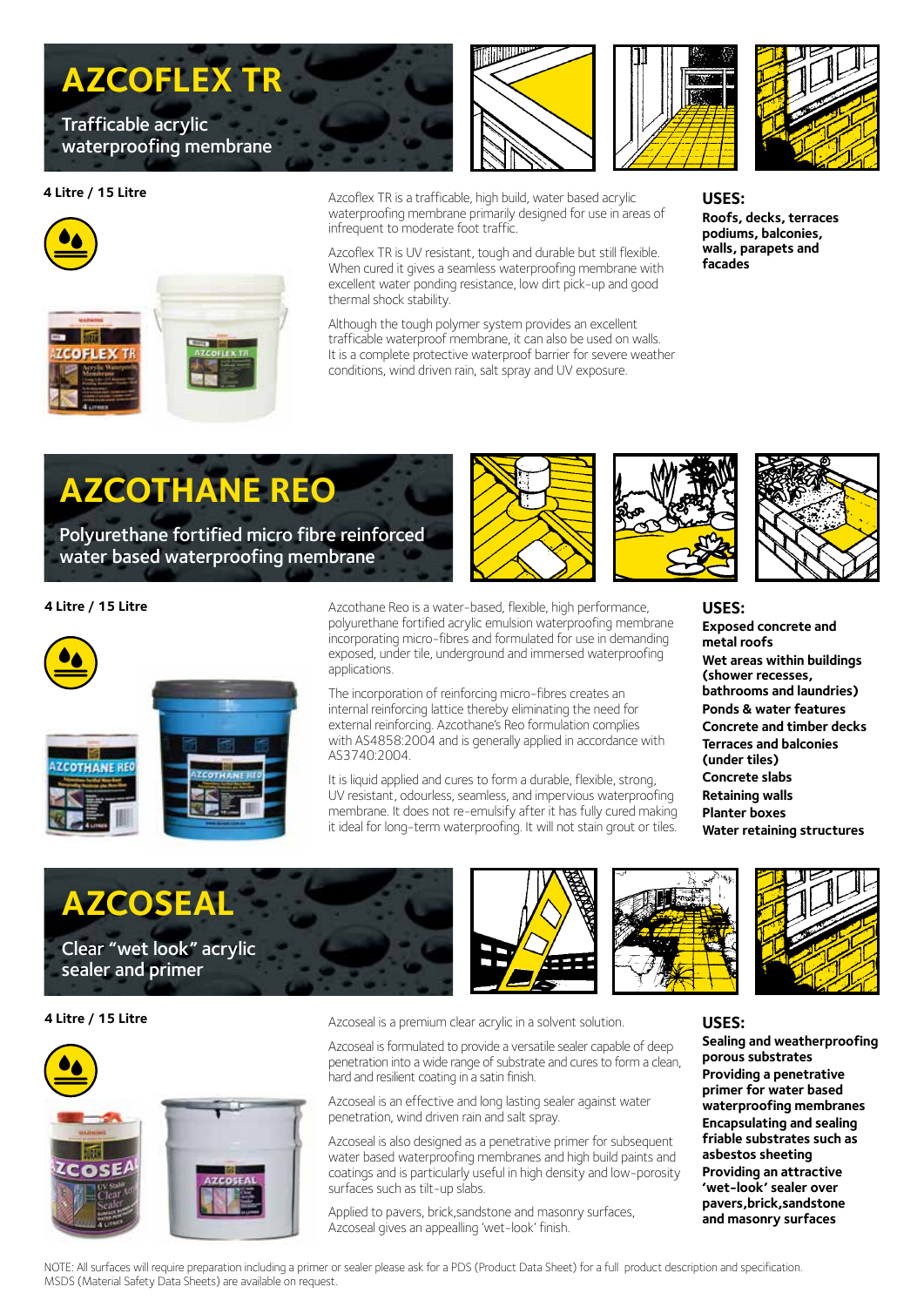## **BITUFLEX**

Rubberised bituminous latex waterproof membrane

#### **1 Litre / 4 Litre**



Duram Bituflex is a water-based 'rubberised' latex / bituminous waterproofing compound incorporating elastomers and reinforcing agents.

Designed for non-exposed applications.

It is formulated to a brushable consistency, but with sufficient body to provide a high build waterproofing membrane.

Bituflex is user friendly and non-hazardous. Although black in colour it will not stain grout or tiles and it will not re-emulsify after fully curing.

Duram Bituflex is designed as a economical general purpose waterproofing membrane.





**USES: Non-exposed applications, i.e covered, tiled or topped including: retaining walls, decks, patios, balconies and terraces.**

### **DURABIT EF**

Polyurethane fortified micro fibre reinforced water based waterproofing membrane

#### **1 Litre / 4 Litre**





Durabit EF (EF is for Extra Flexible) a water based, polymer emulsion waterproofing membrane. It has been tested by CSIRO (report 2947) and meets the criteria of AS4858:2004 Wet Area Membranes.

Durabit EF is an elastomeric, environmentally friendly membrane designed for both internal and external non-exposed applications. It cures to form a durable, impervious, seamless membrane that resists re-emulsifying after it has fully cured even if immersed in water.

Durabit EF does not stain grout or tiles and has excellent resistance to hydrostatic pressure.



**USES: Shower recesses and wet areas. Tiled or topped decks, terraces, balconies, podiums, roofs. Retaining walls, planter boxes. Water tanks and immersed conditions.**

### **PONDSEAL**

Polyurethane / acrylic co-polymer, water based coating

#### **1 Litre / 4 Litre / 15 Litre**





Pondseal is a polyurethane/acrylic co-polymer, water based coating which when fully cured, forms an impervious, flexible and aesthetically pleasing waterproofing membrane which enhances the look of the pond or water feature.

It is non-toxic and formulated to be suitable for use with fish and plants. Being liquid applied, Pondseal conforms to any shape and provides seamless 'paint-on' pond liner in a variety of colours.





**USES: Ponds, water features, bird baths, fountains and terracotta pots.**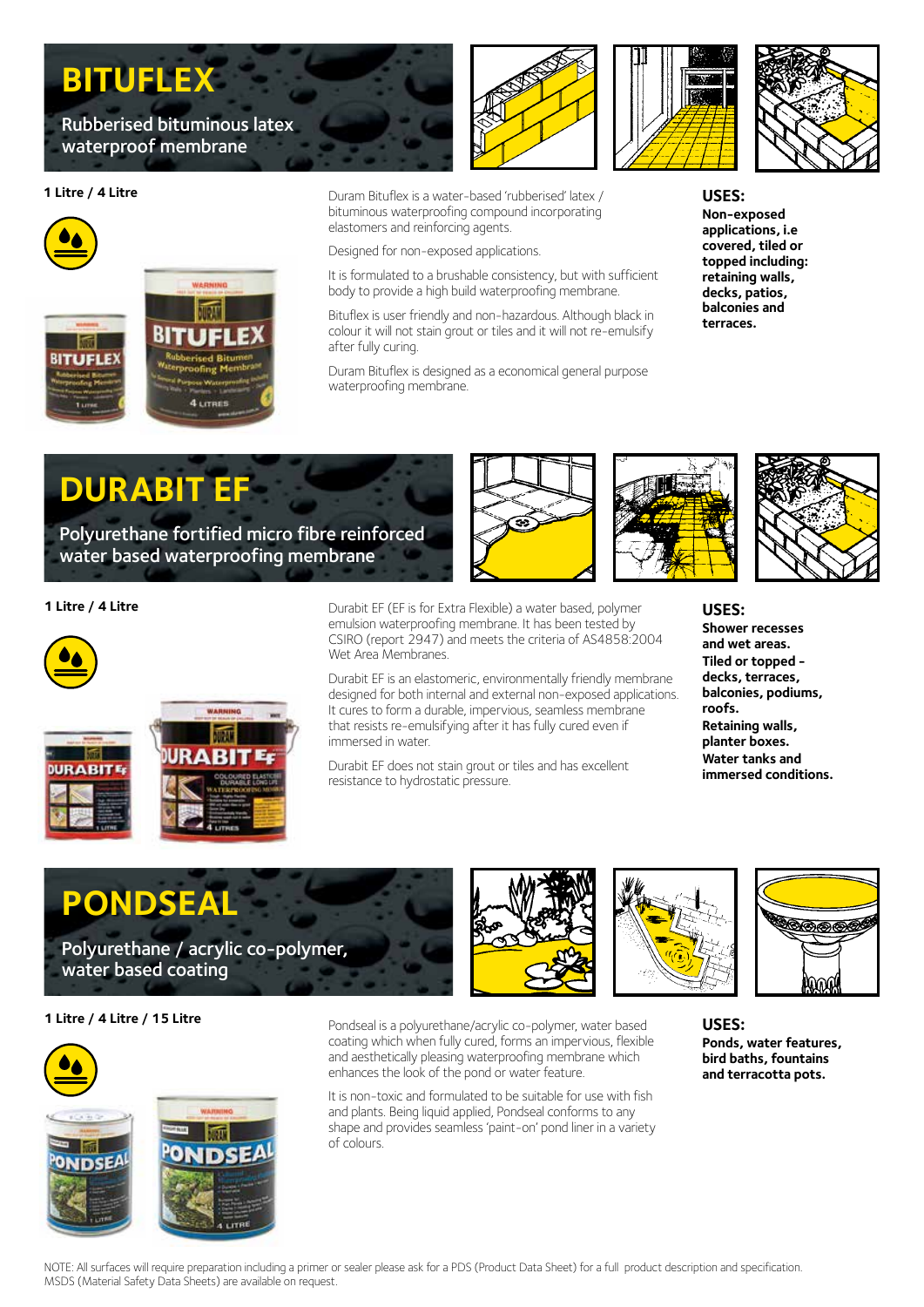### **DURAM 195**

Modified polyurethane membrane

#### **1 Litre / 4 Litre / 15 Litre**







Duram 195 is a single pack, liquid applied, moisture curing, self-levelling, waterproofing membrane which cures to form a seamless, tough, durable, elastomeric waterproofing membrane.

Duram 195 incorporates UV stabilisers, UV absorbers and anti-oxidants to enable the product to provide greater UV protection and stability than conventional aromatic polyurethane membranes.

Duram 195 bonds well to most primed building substrates and is suitable for above and below ground applications.

Colour: Black / Charcoal grey but will not bleed or stain tiles or grout as the product is tar and bitumen free.



**USES: Shower recess and wet areas Tiled or covered areas, decks, balconies,terraces, podiums, retaining walls, planters and landscaped areas, structural slabs, tanks, pits, bunding areas. Water features Internal gutters**

# **MULTITHANE ATC**

 Aliphatic top coat for greater UV protection (used with Duram 195 or Multithane membranes)

#### **5 Litre / 15 Litre**





Duram Multithane ATC is single pack, aliphatic polyurethane waterproofing top coat which has been formulated as a complimentary and compatible top coat for Duram 195.

UV Aliphatic technology provides greater UV protection, colour fastness and anti-chalking properties and is designed to extend the life of exposed aromatic polyurethanes.

Multithane ATC forms a tough, flexible, seamless, highly UV stable, waterproof coating

#### **USES:**

**Multithane ATC has been formulated as a top coat over Multithane UV and Duram 195 UV.**

**CRYSTOFLEX** 

2 pack (cementitious + polymer) waterproofing membrane

**20Kg (part 1) + 10LTR (Part 2) = 30Kg Kit**



Crystoflex is two part waterproofing membrane comprising of a liquid component of selected polymers and a powder component of selected cements, fillers and aggregates. When mixed together to form a brushable or rollable slurry, it provides a strong, hydrostatic pressure resistant, flexible waterproofing membrane.

Crystoflex was formulated for immersed or ponding situations such as the waterproofing of water tanks and water features but is just as suitable for non-immersed applications such as roofs or under tile waterproofing.

Crystoflex complies with AS/NZS 4020:2002 Testing of Products For Use In Contact With Drinking Water - Australian Water Quality Centre Report Number 4007/92.1595. In ponds and water features where an aesthetic appearance is required, Crystoflex can be top coated with Duram Primeseal which is compatible and enhances the performance of the entire waterproofing system.



#### **USES:**

**Concrete tanks, ponds, pools, fountains and water features, retaining walls, planter boxes Roofs (top coated with Azcoflex or Azcothane as recommended) Under tile waterproofing on balconies, terraces, podiums and decks.**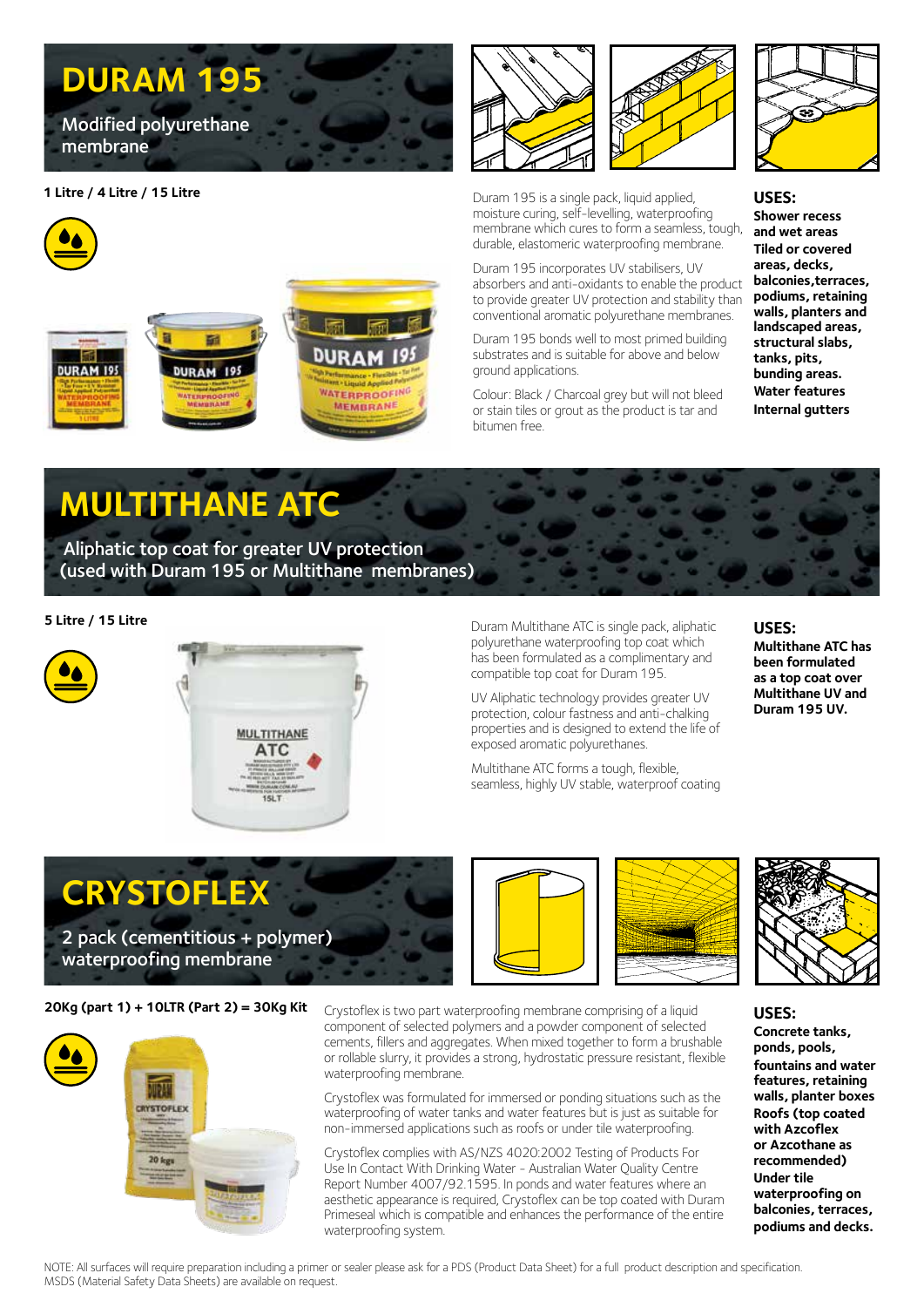# **CRYSTOSEAL**

Waterproofing by "crystalisation"



Crystoseal is a ready-for-use (just add water) concentrated,

high strength, cement-based waterproofing slurry incorporating chemical constituents which, when applied, become active in cementitious substrates and by a crystallisation process provides a waterproof seal within the substrate. Crystoseal waterproofs sound concrete or cement surfaces against water ingress, dampness, ground water and hydrostatic pressure.

Crystoseal is suitable for waterproofing both the positive and negative sides of the substrate. It consists of a blend of cements, graded quartz and active chemical constituents and gives a renderlike appearance. Crystoseal works by the conversion of free lime in the concrete to insoluble calcium compounds. These seal against capillary ingress of water. Compounds within Crystoseal penetrate in to the substrate where they in turn 'crystallise' on contact with moisture and create a waterproof barrier.



**USES: Foundations, basements, tunnels, retaining walls, water retaining structures, ponds, pools,silos, underground structures.**

# **PRIMESEAL**

#### 2 pack water-based primer and sealer

#### **1 Litre / 4 Litre / 20 Litre**



Duram Primeseal is a versatile two-part, water based coating suitable for most types of porous and semi-porous surfaces. Primeseal has been designed for the dual roles of both a primer and a sealer.

As a primer, Primeseal is an excellent universal primer for all Duram waterproofing membranes, anti-slip coatings, paints and coatings. It has excellent bonding properties to most substrates and assists in the prevention of water vapour transmission from the substrate thereby minimising the risk of bubbles forming underneath membranes.

As a sealer, Primeseal exhibits excellent primary waterproofing and sealing properties and enhances the waterproofing performance of subsequent membranes and coatings. Primeseal's standard colour is off-white and generally used as a top coat over Crystoflex to provide an attractive colour in water features.

#### **USES:**

**Primeseal is suitable for most construction substrates and is formulated to prime and/or seal in conjunction with all Duram liquid membranes (See PDS for full specifications).**

**ME PRIMER**  Premium single pack epoxy modified etch primer

#### **1 Litre / 4 Litre / 20 Litre**



Duram ME Primer is a premium, single pack, epoxy modified etch primer formulated to provide excellent adhesion to most ferrous and non-ferrous metals including galvanised steel and aluminium.

It is recommended as an etch primer for mild steel, aluminium, galvanised iron & steel, copper and brass.

Note: Test patches should be carried out before general use.



#### **USES:**

**It is recommended as an etch primer for mild steel, aluminium, galvanised iron steel, copper and brass. Note: Test patches should be carried out before general use.**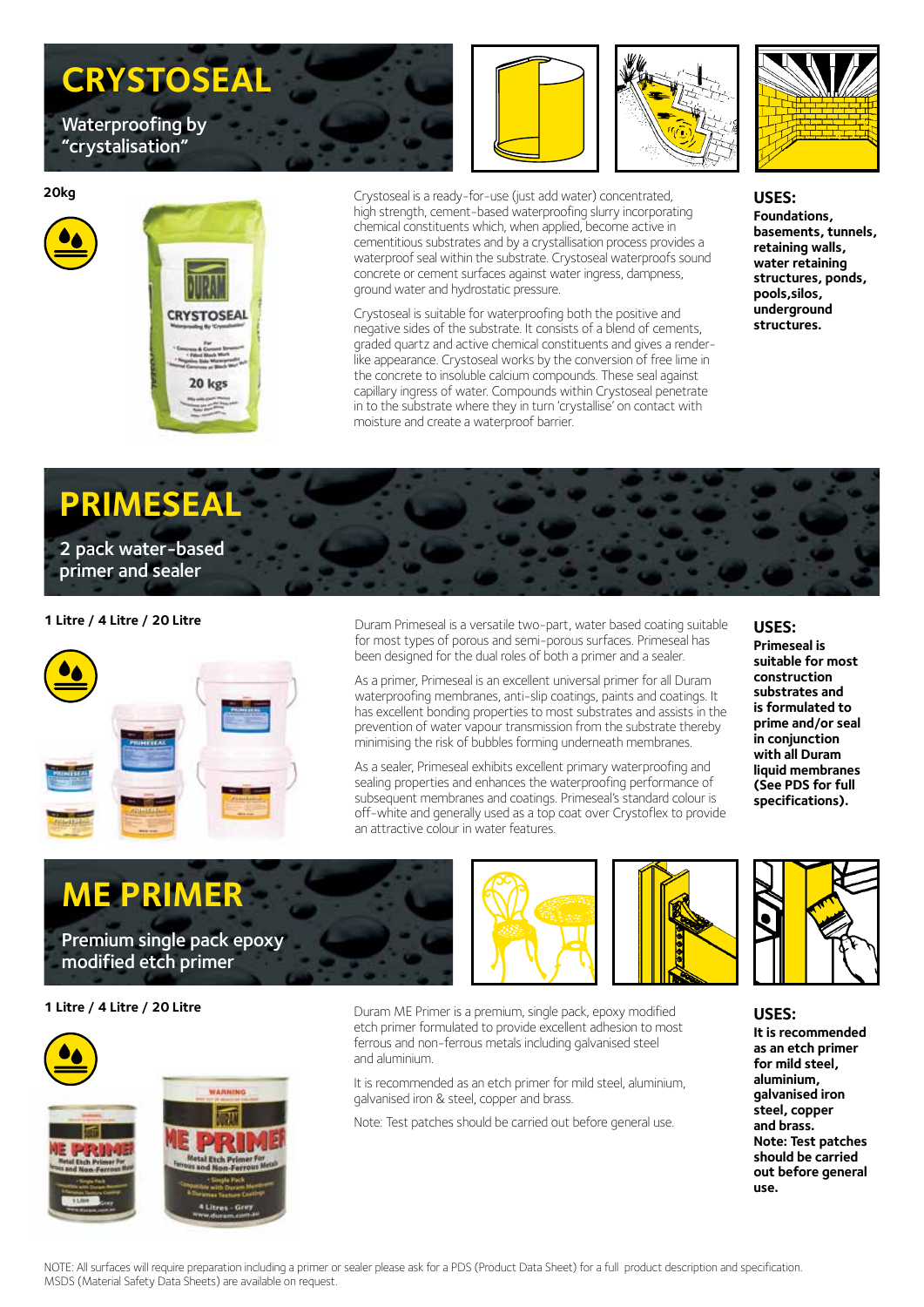# **DURAM OLVEI**

Duram Solvent is a specific non-lacquer solvent for the thinning or diluting of Duram 195, Multithane and Rocktuff as well as cleaning and decreasing surfaces prior to the application of various products within the Duram range. Check PDS for each particular product for recommendations.

Duram Solvent is used for the thinning or diluting of Duram 195, Multithane and Rocktuff products in the Duram range of products and for the cleaning of brushes and spray equipment following the application of Duram 195, Multithane and Rocktuff.

#### **1 Litre / 4 Litre / 20 Litre**



Duram Leak-Seal Tape is a waterproofing membrane / reinforcing fabric combination to provide a simple yet excellent waterproofing solution for joins, corners, cracks and gaps.

Duram Leak-Seal Tape is a unique reinforcing fabric combined with a special 1mm nominal self-adhesive waterproofing compound. Used in conjunction with Duram waterproofing membranes, it provides the ultimate method in waterproofing and sealing joints, corners and cracks. Duram Leak-Seal Tape is simple to apply, is quick, saves time, money and importantly provides the ultimate in waterproofing technique, and long term reliability and protection.

Waterproofs and seals corners, joints, cracks and gaps. Duram Leak-Seal Tape should be used in conjunction with Duram waterproofing membranes for ultimate waterproofing protection.

#### **Leak Seal Tape 80mm x 15m Roll**





Aluminium foil backing with bitumous mastic and paper release liner. Instant, permanent and watertight, bonds to a wide range of substrates. Ideal for a wide variety of construction applications including permanent repairs to all types of gutters and flashings. Easily applied.

#### **Silver / Grey 10m Roll 48mm / 72mm / 96mm / 150mm / 225mm / 300mm**





Open weave polyester reinforcing fabric for the use of reinforcing Duram waterproofing membranes.

As a reinforcing fabric, Duram Durascrim is suitable to use with the following Duram Membranes: Durabit EF, Durabit Reo, Durabit-Bitumen Free, Azcoflex, Pondseal, Duram 195 and Multithane, Azcothane. Reinforcing membranes with Durascrim is recommended over joins, cracks, gaps and in corners or wherever additional tensile strength or membrane build up is desired.

**100mm x 10m / 100mm x 50m / 1000mm x 25m / 1000mm x 50m**



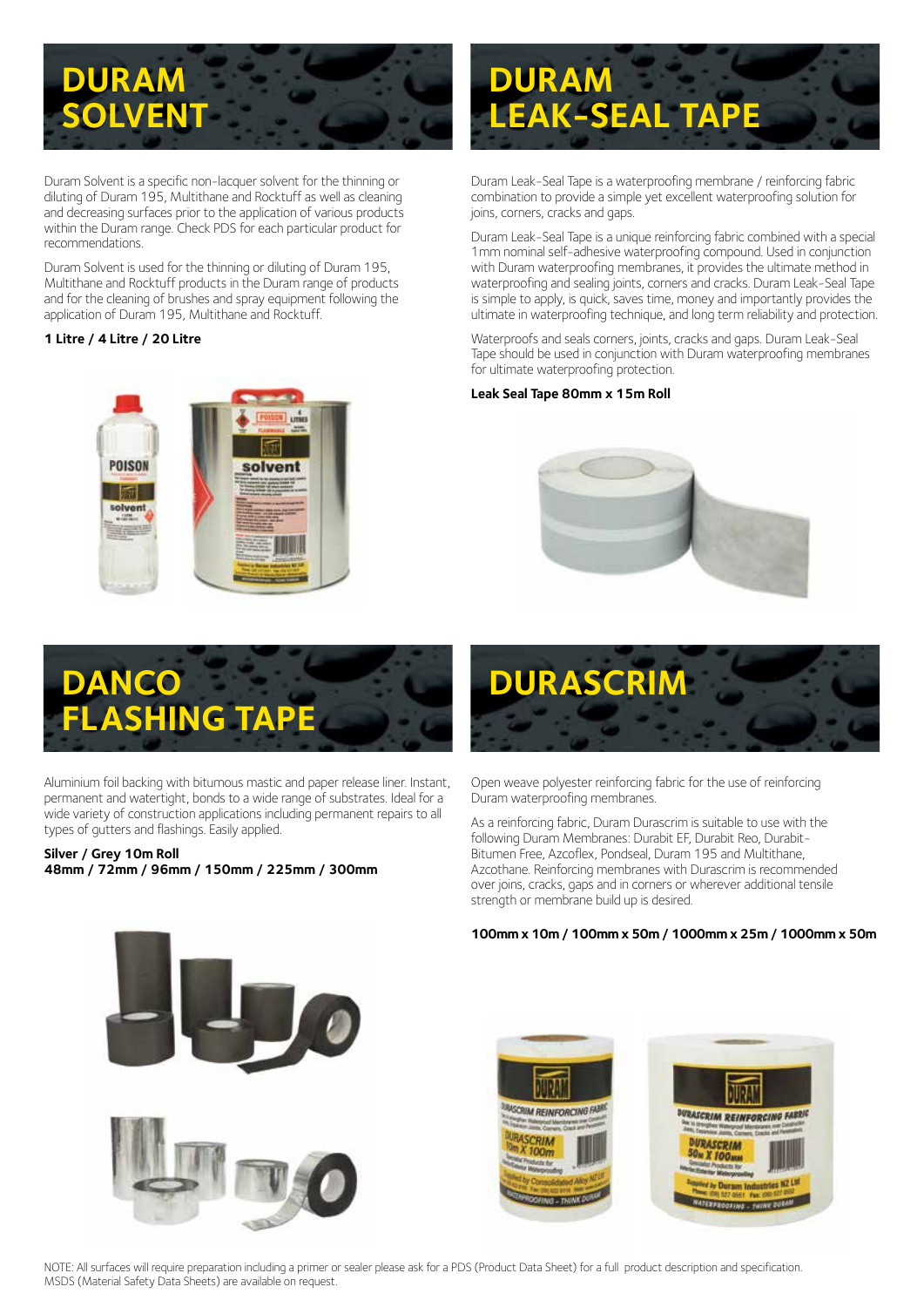### **ROCKTUFF**

### Liquid polyurethane, anti-slip protective coating

Duram Rocktuff is a TUFF, durable, single pack, liquid applied, moisture curing, aromatic polyurethane anti-slip and protective coating. It cures to form a TUFF, abrasive resistant, semi-flexible coating in an attractive textured finish.

Rocktuff has excellent durability as it is heat, water, salt water, impact and chemical resistant to most dilute acids and alkalis. Rocktuff has been designed to provide a slip resistant floor and protective coating for foot and vehicular traffic.

Rocktuff is available in an aliphatic version where colour fastness is important.

#### **4 Litre / 15 Litre**











### **VIROTUFF**

### Environmentally friendly, anti-slip protective coating

Duram Virotuff is a water based, environment friendly, TUFF, durable, single pack, liquid applied, urethane/polymer, UV resistant anti - slip protective coating.

Virotuff incorporates special composite 'non-sharp' aggregates to provide good traction against slip falls but also a pleasant underfoot feel.

Virotuff provides a TUFF, abrasion resistant, semi-flexible trafficable coating in an attractive textured finish - all in one can.

Virotuff is a slip resistant floor protective coating for foot and light vehicular traffic.

Virotuff is available in a range of colours.

#### **4 Litre / 15 Litre**